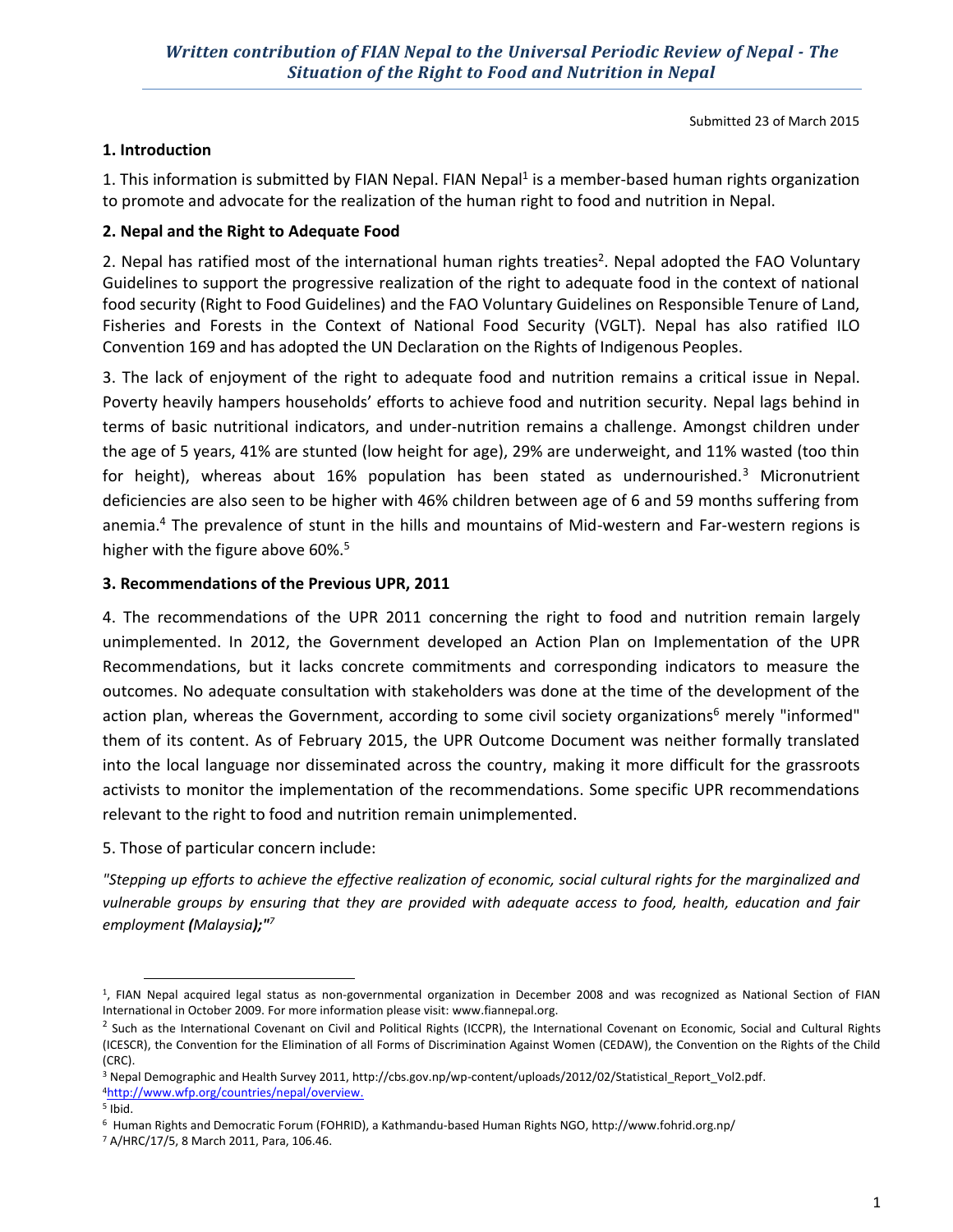*"Improving food safety of vulnerable groups, particularly indigenous people, former bonded labourers, Dalits, Muslims, persons with disabilities and those who are infected with HIV/AIDs (Hungary)"<sup>8</sup> );* and,

*"Continuing its efforts to overcome discrimination and social exclusion on the basis of gender, caste, class, ethnic group, disability or geographic situation, in order to ensure the respect of civil, political, economic, social and cultural rights (Argentina)"9 .*

# *4.* **Issues Related to the Human Right to Food and Nutrition**

### **a. Optional Protocol to the CESCR**

6. Despite numerous actions and requests by civil society, the Government has not ratified the Optional Protocol to the ICESCR (OP). During talks between the OP Coalition and the Office of the Prime Ministry in February 2014 the possible ratification of the OP after the adoption of the new constitution has been mentioned, however, a speed up in the process would be needed. It is particularly so as the access to justice to the victims of the violations of ESCR, including the right to food and nutrition has increasingly been a critical issue for a country like Nepal which experienced the armed conflict (1996-2006). The ratification OP may help Nepal further strengthen its efforts to enforcing ESCR.

# **b. The Human Right to Adequate Food and Nutrition and Access to Land for Marginalized and Disadvantaged Groups**

7. Land is a critical source of livelihood for a majority of the Nepali population living in rural areas as smallholders, cultivating small land plots often of less than one hectare. Especially for Dalits and ethnic groups who are usually marginalized, land ownership and access to and control over land and related resources is a major issue<sup>10</sup>. A large population of indigenous people solely depends on natural productive resources for subsistence. About 80% of the indigenous population is marginal landowners, owning only less than 1 acre, or small cultivators (owning 1-2 acres). Most Dalits are landless. The gender dimension of land distribution is even more critical: men own 92% of the land holdings. Being landless, the vast majority of these groups of people have no access to resources related to land ownership or tenure and tend to experience enormous food insecurity.

8. Land is also becoming an increasingly scarce resource as a consequence of population growth and rapid urbanization. The Interim Constitution requires the government to pursue a policy of implementing scientific land reform through the abolition of feudal system of land holding with a view to curbing the wide spread inequalities in access to land<sup>11</sup>. There exists a vast bodies of legislations regulating access to land - the Land Act 1964 (Land Act) being one of the major ones which put a ceiling on land holding<sup>12</sup>, fixed the rent to be paid as contract (*Kut*) by tenants at 50% of the principal crop<sup>13</sup>, and emphasized security of tenant farmers against eviction<sup>14</sup>. However, the Act failed to bring any significant results. In particular, the provision related to ceiling, which is the key aspect of this Act, has never been effectively implemented. The landless and land poor are left at the mercy of big farmers and landlords, and are often forced to sell their labour for a negligible wage which eventually leads to a state of bondage. Most of them are illiterate and have no alternative means of earning a living.<sup>15</sup>

 <sup>8</sup> Ibid, Para 106.49.

<sup>9</sup> AHRC/17/5, 8 March 2011, Para, 106.21.

<sup>10</sup> Adhikari, Jagganath: Land Reform in Nepal: Problems and Prospects, P.44, ActionAid, 2008, available at:

http://www.actionaid.org/sites/files/actionaid/land\_reform\_complete.pdf.

 $11$  Article 33 (f).

<sup>12</sup> Sections 7 and 8.

 $13$  Sections 33, 35 and 36.

<sup>&</sup>lt;sup>14</sup> Sections 29 and 29A.

 $15$  Ibid.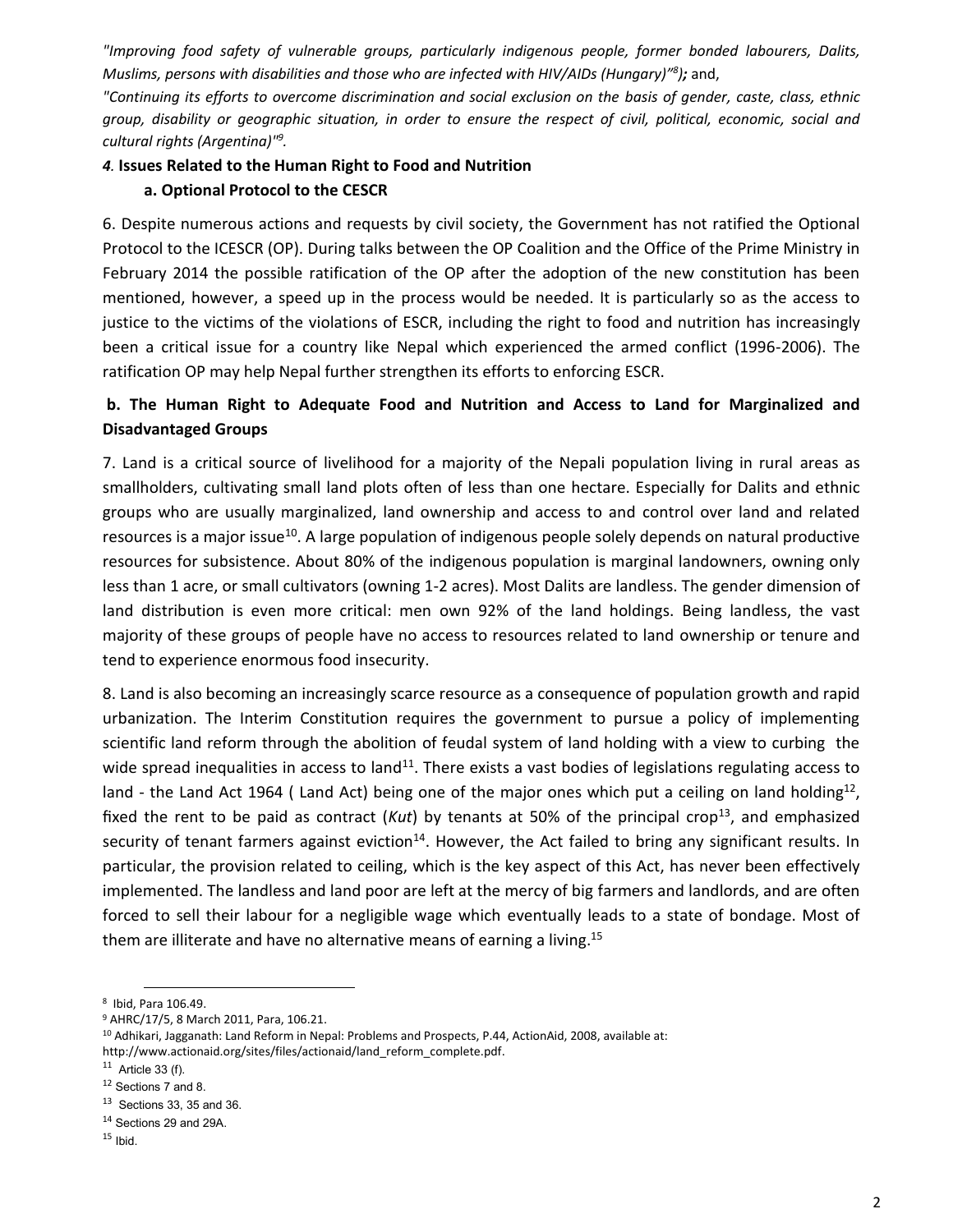9. The Government as per the Land Act nationalized land and terminated traditional collective land tenure systems such as *kipat<sup>16</sup>*, which resulted into deprivation of indigenous groups and communities, particularly Rai and Limbu in the Eastern hills, of their traditional land and territories. Such deprivation, which is not compatible with international human rights standards, particularly ILO Convention 169<sup>17</sup> and United Nations Declaration on the Rights of Indigenous Peoples 2008<sup>18</sup>, further increased their vulnerability to food insecurity and undernutrition and in the enjoyment of their right to adequate food and nutrition and other basic needs and freedoms. To address food insecurity, the Land Act provides for a compulsory deposit of food grains by every landlord and tenant<sup>19</sup>, which is quite a positive provision. Unfortunately this remains unimplemented and the Act is not clear with regard to the use of the deposited food.

10. The Land Act also sets out the concept of cooperative farming<sup>20</sup> land zoning and plotting<sup>21</sup> agriculture saving credit<sup>22</sup> and farmers' cooperative institutions<sup>23</sup>. These provisions mostly remain non-implemented. Lack of genuine and coordinated efforts of responsible agencies coupled with lack of political will are the major factors of non-implementation. However, such provisions may provide a solid basis for the drafting of a new Land Act towards addressing the pressing issue of poverty reduction and food and nutrition insecurity, particularly through enhancing access of small farmers and landless people to land. The VGLT as a means of eradicating hunger and poverty, supporting sustainable development and enhancing the environment. However, the Government has not taken any initiation towards promoting secure tenure rights in line with the VGLT. The National Land Use Policy of the Government, introduced in 2012, aims to achieve social and economic development as well as environmentally sustainable growth through scientific land reform and reclassification of land and formulation of plans and programmes on land use<sup>24</sup>. However, the land use policy remains silent on granting tenure security to those individuals and groups who sustain their livelihood on land, fisheries and forest, despite the provision to distribute land to landless and deprived communities. It also awaits effective implementation.

# **c. The Human Right to Adequate Food and Nutrition and Access to Forest and other Natural Resources of Marginalized Groups**

11. Forest, forest resources, and other natural resources like water play a vital role in rural people's dayto- day livelihood and survival. The majority of these people are subsistence farmers who sustain their livelihood and supplement their income from the resources of the forest, river and wetlands. Restrictions imposed by the creation of National Parks, may severely limit their access to forest and resources and cause a detrimental effect on their livelihoods.

12. The 1993 Forest Act and 1973 National Parks and Wildlife Conservation Act are two major pieces of legislation governing access to forest. These legislations do not comply with Nepal's obligations under international human rights standards concerning the rights of indigenous peoples, particularly the rights set out by ILO Convention 169 and UNDRIP. The Special Rapporteur on the Situation of Human Rights and Fundamental Freedoms of Indigenous Peoples, in his report of his visit to Nepal in 2008, stated the lack of

<sup>18</sup> Articles 25-30.

- <sup>22</sup> Section 40.
- <sup>23</sup> Section 60.

<sup>16</sup> Section 3A of Land Act.

 $17$  Article 14.

<sup>&</sup>lt;sup>19</sup> Section 40 of the Land Act.

<sup>20</sup> Section 51 (I).

 $21$  Section 51 (E).

<sup>&</sup>lt;sup>24</sup> Section 5 (1) of the Policy.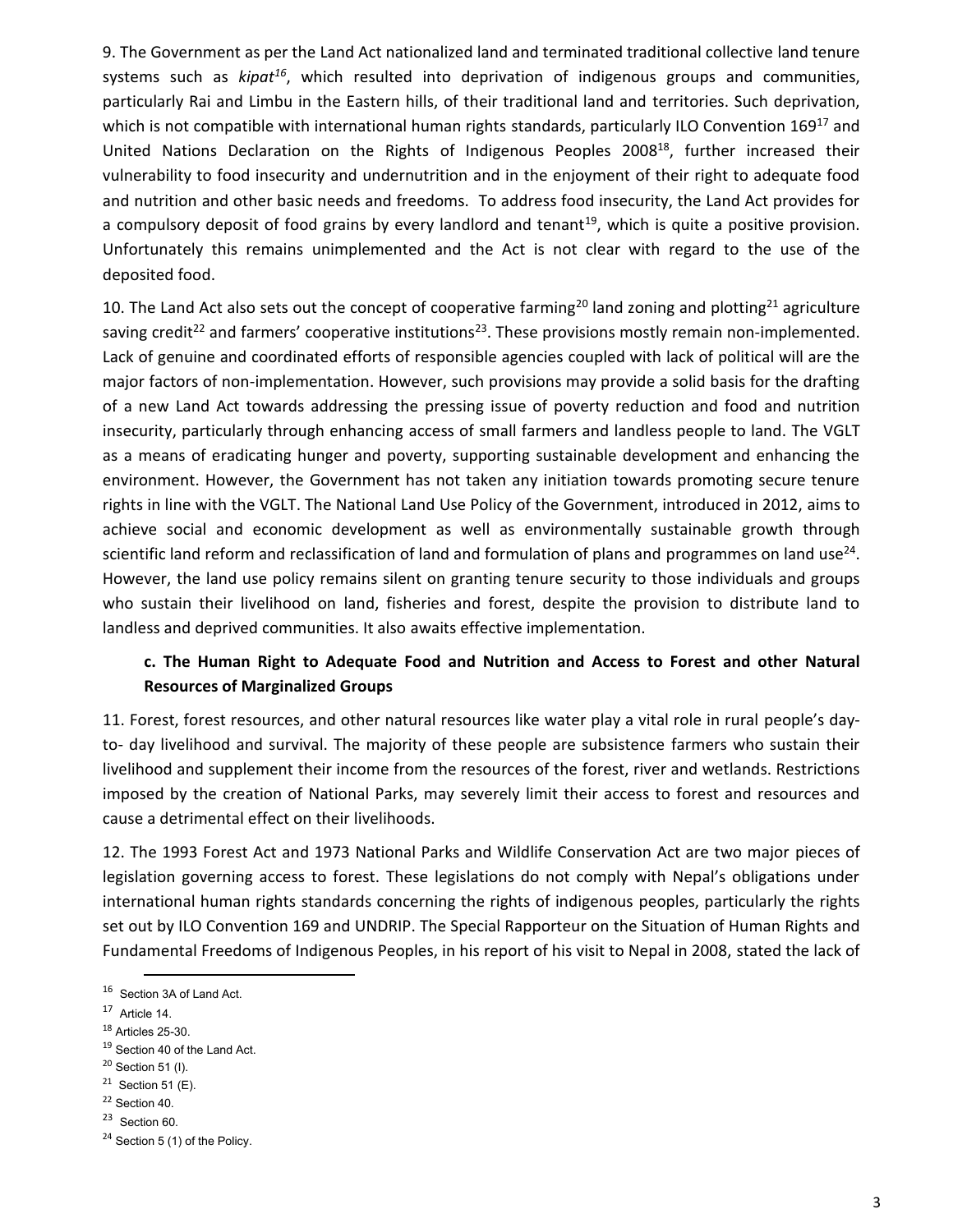recognition of indigenous peoples' right to consultation or to access their traditional lands and resources governed by the National Parks and Wildlife Conservation Act.<sup>25</sup> According to the Special Rapporteur, the existing benefit-sharing mechanisms are ineffective, indigenous peoples are insufficiently represented in the management, and mechanisms in place to compensate or consult indigenous communities are inadequate or non-existent.26

#### *Life and Livelihood of Balapur Residents under Threat*

*13. The right to food of 1377 Balapur villagers in Banke District is at risk after the establishment of Sikta Irrigation Project and Banke National Park in May 2010. The village located at the buffer zone<sup>27</sup> of Banke National Park is surrounded by forests, covering an area of about 200 bigha (6.6 hectares). Forest resources are the main source of livelihood for the villagers. Farming lands, houses, livestock and grain storage are at risk of being encroached by wild animals. Even their life is under threat from wild animals as the national park, according to the Government, is particularly set up to conserve the tigers. In addition, the villagers' lands also face the risk of inundation due to Sikta irrigation project, especially during monsoon. The Balapur residents demand for alternative arrangements with appropriate resettlement in a suitable location and assurance of access to their sources of income and proper food. At present, no provision of alternative settlement was offered or compensation of other means of livelihood has been provided by the Government. No adequate and proper consultation with the villagers and the community forest users group has taken place prior to this decision.28*

### **3d. Lack of Protection from Forced Evictions and Displacement**

14. The Forest Act gives power to the forest officials to carry out removal of, *inter alia*, the houses or hut constructed in the national forest land. In particular, Section 56 (2) of the Act is problematic as the District Forest Officer or a Forest Officer or Forest Assistant designated by him may remove the harvest or dismantle the house or hut and confiscate the harvest irrespective of the fact that the land within the National Forest was cultivated or a house or hut was built in such land. The Act fails to oblige the Government to ensure procedural guarantees prior to, during and after evictions as required by international norms and standards, the General Comment No. 7 of CESCR and the UN Basic Principles for Development-based Evictions and Displacement in particular. This may leave the population residing in and around national parks and reserves vulnerable to forced evictions which may render the affected population homeless and perpetuate violation of their human rights including the right to adequate food and nutrition.

15. According to Community-Self Reliance Centre, on 14 May 2011, a team of the District Forest Office (DFO) destroyed and burnt 11 household of landless people at Kalinjor VDC-7 and 8 of Sarlahi district, both VDCs comprising of 76 households. During the eviction, all of their clothes, food, and housing items were destroyed leaving the residents nothing of their own. In order to establish community forestry in the name of forest conversation in the area, the DAO had repeatedly asked the people to leave the area. No formal notice (by writing) was issued before the demolition took place that left no room for the residents to evacuate the place themselves. People have not been offered alternative livelihood opportunities.

#### **5. Recommendations**

-

16. FIAN requests the Human Rights Council to consider recommending the Nepal Government:

<sup>26</sup> A/HRC/12/34/Add.3 20 July 2009, Para 32, 33, 34, 35, 36, 37 and 38.

<sup>&</sup>lt;sup>27</sup> According to National Parks and Wild Life Conservation Act, 1973, buffer zone means a peripheral area of a national park or reserve created to lessen biotic pressure and for the sustainable management of natural resources. The creation of buffer zones is aimed at motivating local communities in the participatory management of forest resources to fulfill their needs of forest products through the User Groups. <sup>28</sup> Based on FIAN-Nepal monitoring of the situation.